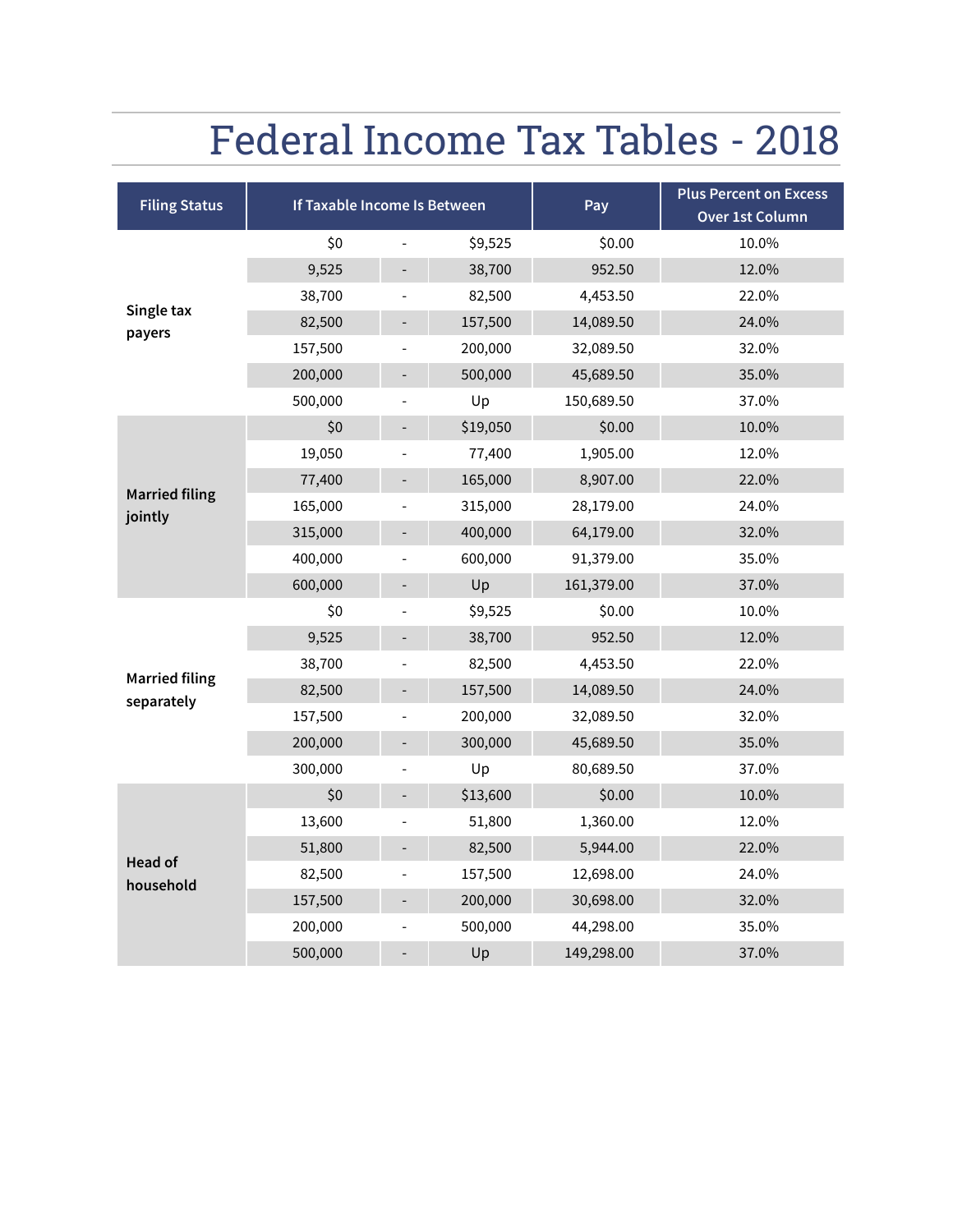## Federal Income Tax Tables - 2018

#### Example

| <b>Married Filing Jointly</b> |          |       |            |  |
|-------------------------------|----------|-------|------------|--|
| Taxable income                | \$80,000 |       |            |  |
| Tax on the 1st                | 77,400   | İS    | \$8,907.00 |  |
| Tax on the remaining          | 2,600    | 22.0% | 572.00     |  |
| <b>Total Tax</b>              |          |       | \$9,479.00 |  |

#### Personal and Dependent Exemptions

| Year | <b>Amount of Exemption for Each</b> |               |                        |  |
|------|-------------------------------------|---------------|------------------------|--|
|      | <b>Taxpayer</b>                     | <b>Spouse</b> | <b>Dependent Child</b> |  |
| 2015 | \$4,000                             | \$4,000       | \$4,000                |  |
| 2016 | 4,050                               | 4,050         | 4,050                  |  |
| 2017 | 4,050                               | 4,050         | 4,050                  |  |

For tax years before 2018, for higher income taxpayers, the deductibility of personal and dependent exemptions, as well as that of certain itemized deductions, was gradually reduced as adjusted gross income increased. For 2017, the phase-out thresholds for both of these limitations were: Single - \$261,500; Married Filing Jointly - \$313,800; Married Filing Separately - \$156,900; and Head of Household - \$287,650.

For 2018 through 2025, the Tax Cuts and Jobs Act of 2017 (TCJA) repealed both the deduction for personal and dependent exemptions as well as the limitation on specified itemized deductions. Unless the law is later changed, both of these deductions will again be allowed beginning in 2026.